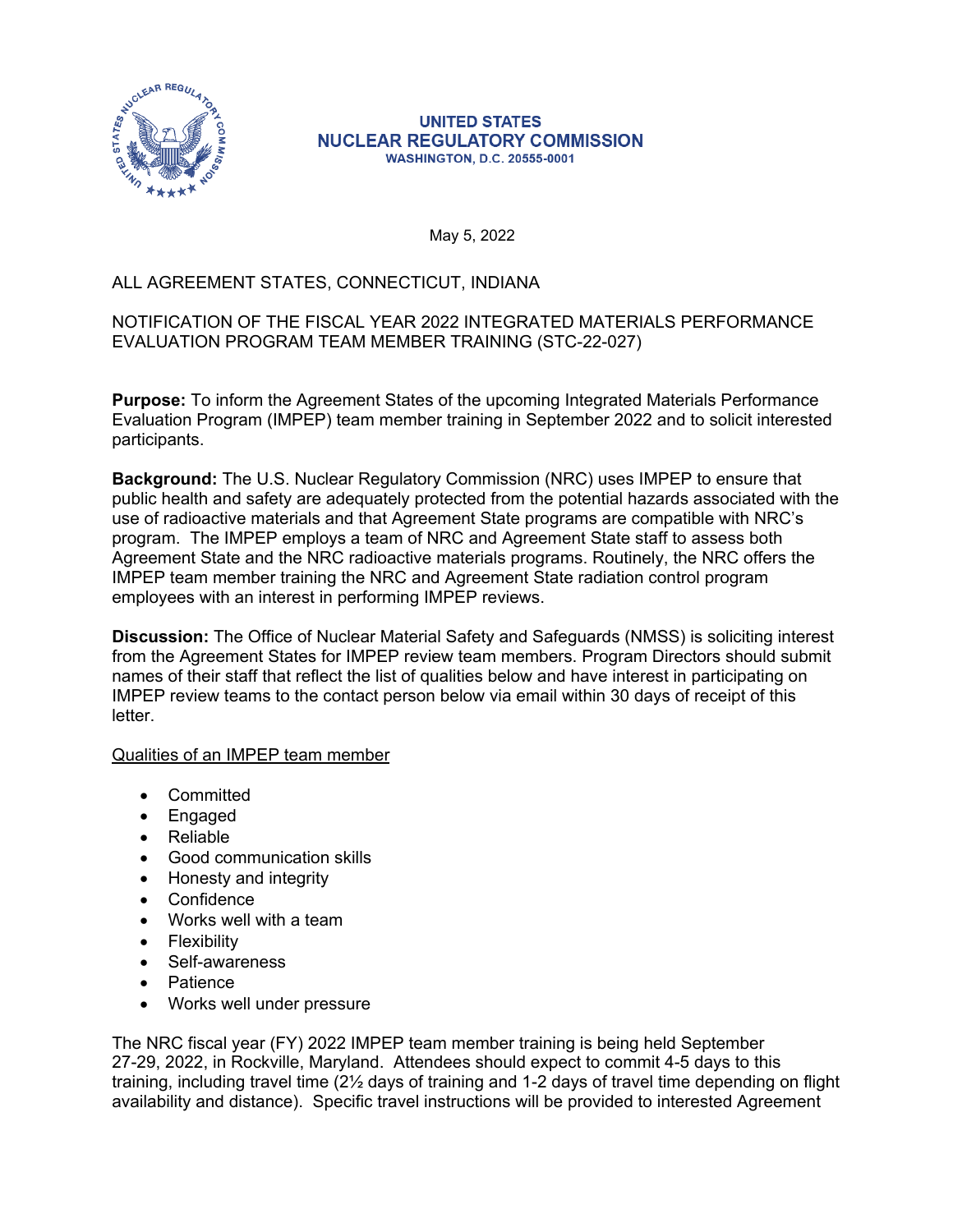State staff in a separate correspondence. The NRC will reimburse costs incurred due to travel to and from the IMPEP team member training in accordance with Federal travel regulations.

Agreement State staff members are eligible to participate on an IMPEP review team if they meet the criteria to be principal reviewer for at least one IMPEP performance indicator, as described in NMSS Procedure [SA-111,](https://www.nrc.gov/docs/ML1701/ML17012A174.pdf) "Formal Qualifications for Integrated Materials Performance Evaluation Program Team Members and Team Leaders" (available in the NRC's Agencywide Documents Access and Management System using Accession Number ML17012A174).

The NRC would like to further expand the participation of Agreement State staff on IMPEP teams. We appreciate your assistance in ensuring we have sufficient Agreement State team members to support upcoming reviews.

If you have any questions regarding this communication, please contact the individual named below:

POINT OF CONTACT: Robert K. Johnson EMAIL: [Robert.Johnson@nrc.gov](mailto:Robert.Johnson@nrc.gov) TELEPHONE: (301) 415-7314

Signed by Anderson, Brian on 05/05/22

Brian C. Anderson, Branch Chief State Agreement and Liaison Programs Division of Materials Safety, Security, State and Tribal Programs Office of Nuclear Material Safety and Safeguards